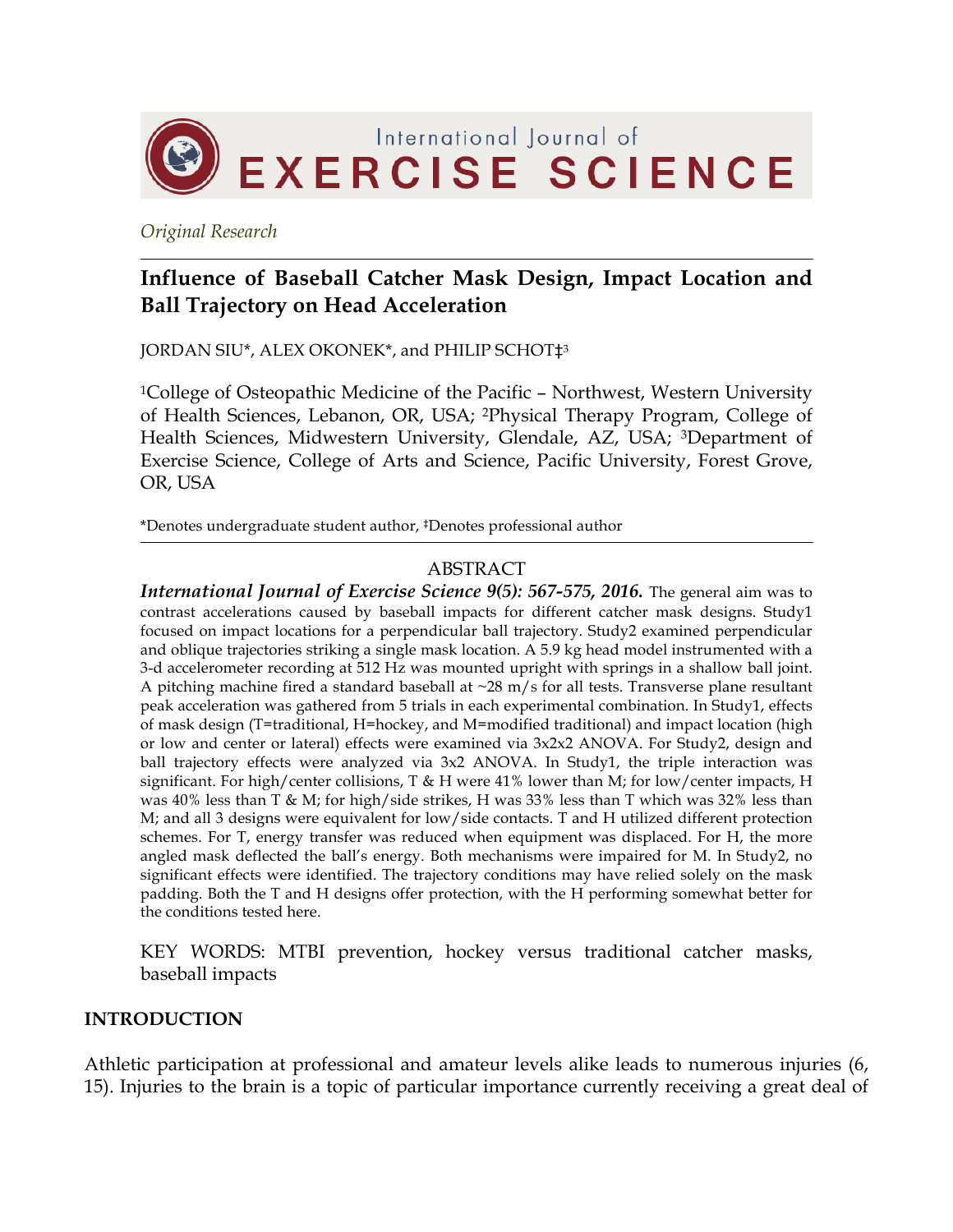popular media attention. A concussion (now referred to as a mild traumatic brain injury or MTBI) is defined as "a pathophyiological process resulting in functional neurological impairments, as a consequence of forceful biomechanical impacts directly on or transmitted to the head, neck or face" and can be affected by a myriad of different factors including sex, age, genetics, previous history, behavior, playing position, playing level, and protective equipment (7). The US Center for Disease Control and Prevention has estimated that 1.6 to 3.8 million brain injuries occur in sports and recreational activities annually (11) with 75% of these classified as MTBI. However, the CDC also acknowledges that these statistics are dramatically underestimated because most mild and moderate TBIs are not treated medically. Alarmingly, the rates of concussion among 10-19 year olds increased by nearly 100,000 annually between 2001 and 2009 (15).

The issue of sports-related MTBI is a hot current topic, but it goes far beyond professional football; indeed, the cascade of deleterious events begins during childhood sports participation (1). Learning and academic success is critical and essential for individual futures, as well as that of society as a whole. MTBI initiates a myriad of devastating short- and long-term consequences including, but not limited to: higher levels of loneliness, aggressive/antisocial behaviors, and lower self-esteem (1), deficits in the speed and accuracy of ability to switch attention and select relevant from irrelevant information, initial learning of verbal information and recall of verbal information (13), and slowed reaction time, sleep disturbances, and headaches (5). The huge number of these cases, coupled with the fact that they occur primarily among our youth underscores the importance of understanding this injury dynamic.

While most of the attention on sport MTBI is focused on American football, baseball catchers are also vulnerable. It is not uncommon for balls traveling at high speed to hit the catcher in the mask/helmet. In terms of athlete exposures (1 AE = one athlete participating in one practice or game), MTBI incidence has been reported to be 0.11 and 0.06 per 1000 AEs for high school softball and baseball players, respectively (12). In contrast, high school football MTBI incidence has been reported to be 4-5 times greater (7); the dramatic consequences of MTBI justifies its study in any sport endeavor. While most softball and baseball concussions arise from batters being hit by a pitched ball or fielders misjudging a ball they are attempting to catch, high school and college baseball catchers still receive 3.6% of these injuries (7), in spite of the protective equipment worn.

Head acceleration (linear and/or rotational) is a standard measure used to quantify the impact severity and injury potential. However, identifying the critical threshold for MTBI has proven to be a challenge because the contexts and methodologies range widely (8) and individual tolerances may range even more. The average linear acceleration leading to MTBI in the NFL was 98 g based on artificial models. For military personnel volunteers, injury resulted under conditions ranging from  $42 - 80$  g (17). Zhang, Yang, and King (2004) reported that there was an 80% chance of MTBI from an acceleration of 106 g, and Guskiewicz and Mihalik (2011) reported that levels above 70-75g's are presumed to elicit MTBI. While the impacts faced by baseball catchers are clearly less frequent and intense than those of football players, the dire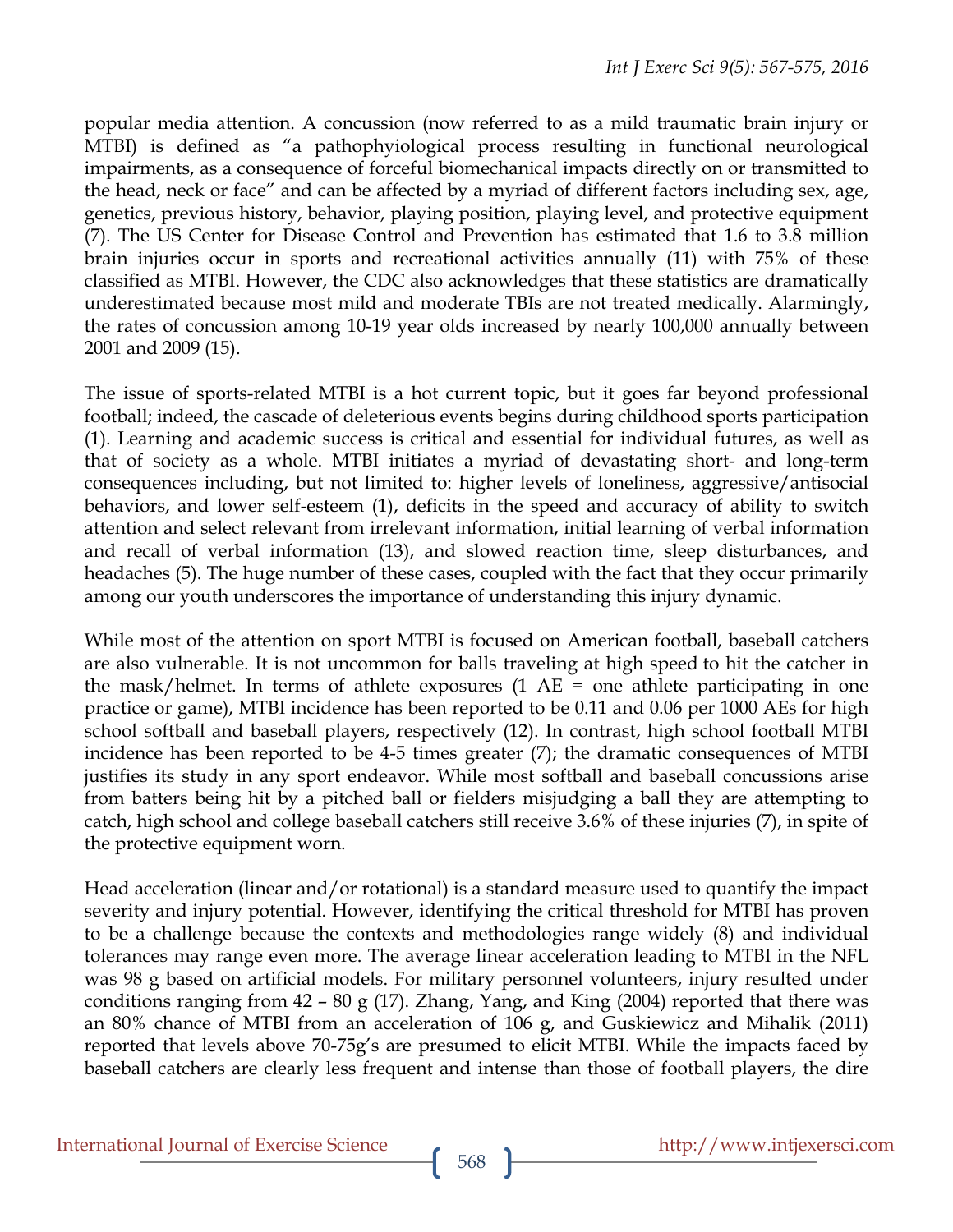consequences of multiple MTBI events (10) does underscore the importance of catcher mask function.

There are two fundamental designs of catcher's masks currently in use. The traditional version is comprised of a padded mask with a harness running over and behind the head atop a skullcap helmet. The newer "hockey style" variety (inspired by gear worn by ice hockey goalies) unifies the helmet and mask components. It is clear that catcher masks are designed primarily to guard against serious fracture and contusion injuries to the face, head and eyes. The main protective mechanism of catcher equipment is that it distributes the force of a ball strike over a greater area via the padding incorporated in the mask and helmet. The padding also protects by reducing the magnitude of the peak impact force. It does so by increasing the deceleration time of the ball collision and by absorbing some of the kinetic energy of the ball through semi-permanent deformation.

The lead investigator's personal experiences using both styles of equipment suggest that there is another potential protective mechanism available with the traditional mask design. It is common for ball-to-mask impacts to dislodge or eject the traditional mask from the face and head. This is prevented by the full coverage of the hockey style design. Impacts causing an ejection often seemed to be less severe and better tolerated. The dislodging of the traditional design is evidence that a good portion of the ball energy was removed from the system which could better protect the brain. Our review of literature found many studies that examined ball collision consequences with and without protective equipment (2-4, 14, 16, 18, 20), but none that directly contrasted different designs, considered the ejection consequences explicitly, or examined different ball trajectory effects. These studies do reveal that most of the conditions tested resulted in accelerations below MTBI threshold levels, but as presented earlier, catchers do experience a meaningful proportion of these cases and the consequences are potentially catastrophic. The primary purpose of this project was to compare and contrast the effects of catcher mask design on acceleration measures caused by ball impacts. To provide further detail about mask functionality, we considered additional independent variables and developed a two-part study. In Study 1, the consequences of four impact locations were added and for Study 2, the influence of two trajectories were added.

## **METHODS**

#### *Protocol*

Human testing for this project was impractical, so a head model was constructed. A plastic mannequin head (male) filled with a combination of ballistics gel, wood and lead approximated the physical characteristics of a human head. Human body models (19) indicate the head and neck constitute 8% of total body weight. Our model weighed 5.9 kg, which projects to a 73.9 kg person. The center of mass was at the tragus of the ear, which also matches anthropometric estimates. The head was mounted as a shallow ball joint to allow 3-d rotation and springs were integrated to mimic muscle tension. While the technical sophistication of our model was minimal, its response to impacts appeared to be fairly lifelike (e.g., rotation about all 3 axes were evident following some impacts). It is interesting to note that many more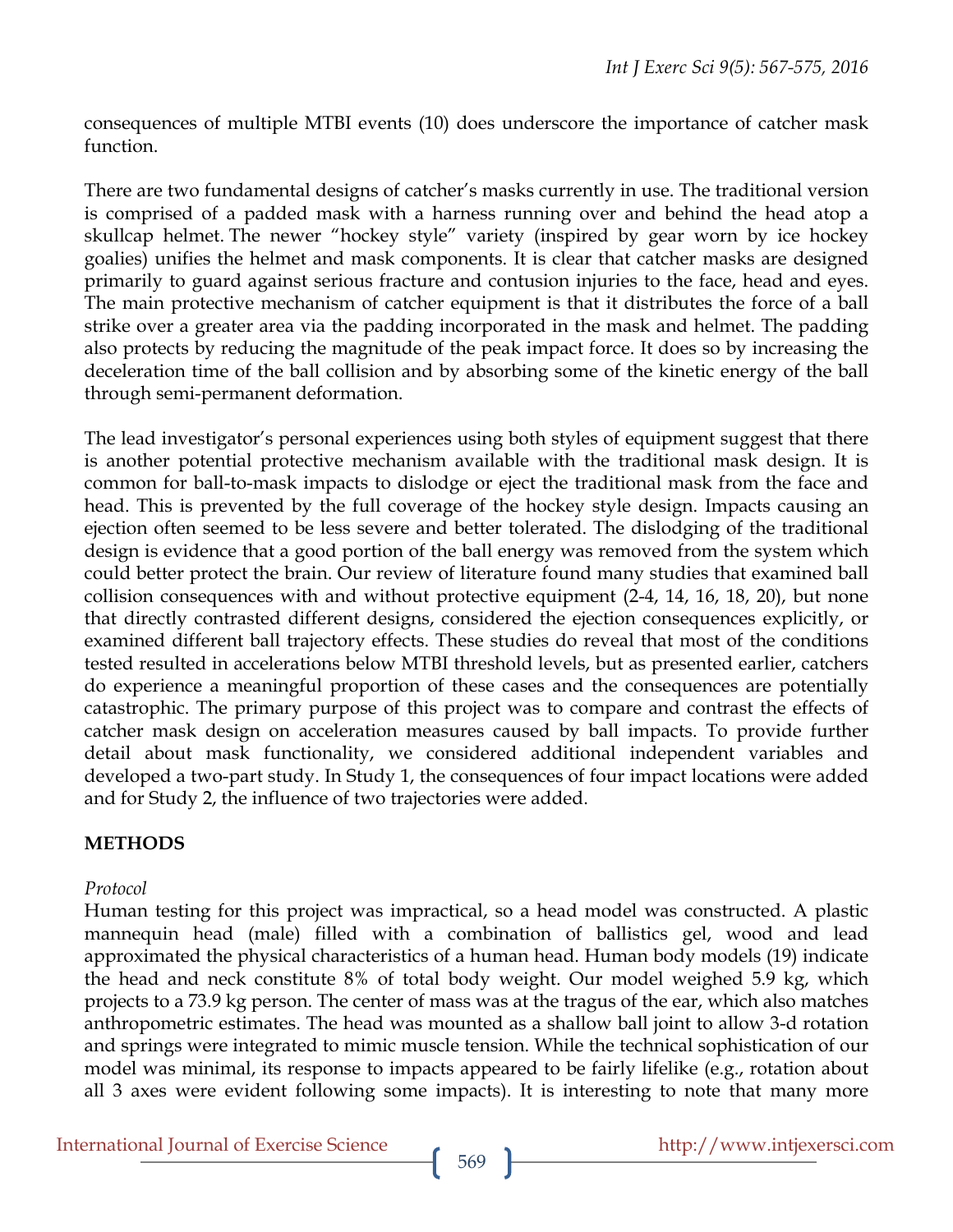sophisticated projects incorporate a horizontal sled apparatus that does not allow any form of rotation response (18). It appears reasonable that any differences measured in the experiment could be attributed to the different equipment designs.



**Figure 1**. Illustration of hockey (H), traditional (T), modified traditional (M) and pitching machine used in the project.

Three masks (shown in Figure 1) were used in testing: (a) a hockey (H) style version (Samurai G4, Mizuno, Norcross, GA), (b) a traditional (T) two-piece mask and skull cap version (FM25LMX, All-Star, Shirley, MA), and (c) a variation of the traditional which was modified (M) by adding two straps (one passing behind the neck and the other placed just above the bill of the helmet) to prevent mask displacement subsequent to the ball impact. With this modification we sought to elucidate specific protection mechanisms associated with mask ejections. A baseball pitching machine (ZS740, Zooka Sports, Redmond, WA) donated to our lab was used to shoot the ball at the masks (Figure 1). The speed was selected as a percentage of full power, with outgoing velocity displayed on a digital readout. Actual ball velocity at the 100% setting was verified in pilot testing from the elapsed time between infrared photocell interruptions placed 1.50m apart (63501IR/54060, Lafayette Instruments, Lafayette, IN). A standard collegiate baseball (0.146 kg) was fired at 100% (28.2±1.2 m/s, ~58 J of kinetic energy) with the pitching machine placed 2.5m from the head-form for all tests.

Inside the head-form, a cavity and platform were created to accept mounting of a 3-d linear accelerometer (X250-2, Gulf Coast Data Concepts, Waveland, MS) to digitally record (512 Hz) the impact responses. This platform was oriented with the horizontal (transverse) plane of the head. The anterior-posterior and medial-lateral linear acceleration vector signal recordings were added to obtain the horizontal plane resultant acceleration and the peak from each trial was identified for analysis (Figure 2). Rotational acceleration was not examined.

Study 1 examined effects of impact location (high/low vertically and center/side horizontally) for ball trajectories that were orthogonal to the frontal plane of the headform. Study 2 used a mid-level, slightly lateral to the mid-line impact location and focused on the effects of ball trajectory angle (perpendicular or oblique to the frontal plane). The head-form base was rotated 40° so that the trajectory was approximately orthogonal to the curvature of the H mask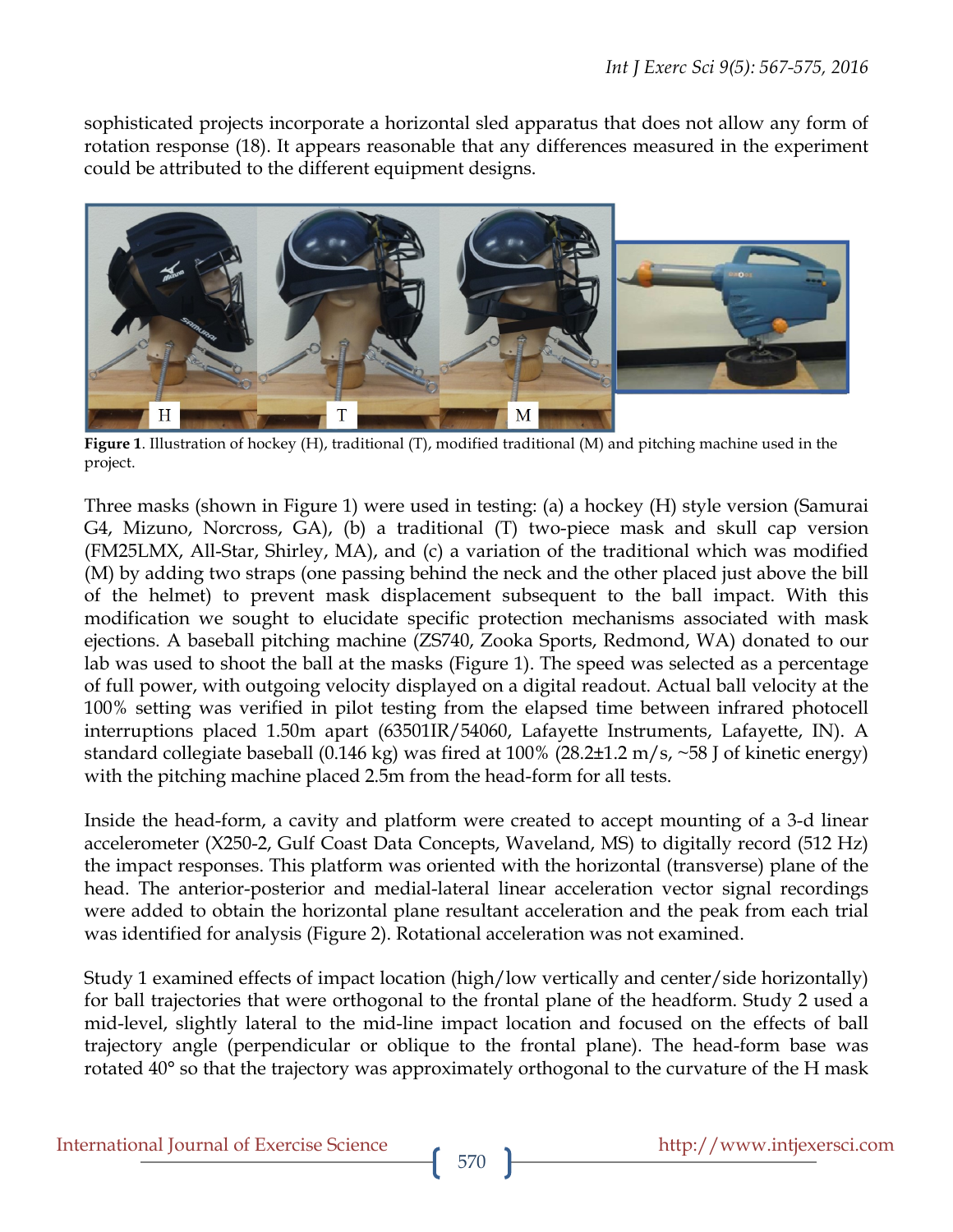at the intended impact location. These combinations are illustrated in Figure 3. Five trials were taken for each experimental combination.





**Figure 3.** Ball/mask impact location and

trajectory detail.

**Figure 2.** Exemplar resultant acceleration record.

### *Statistical Analysis*

For Study 1, the effects of mask design and impact location and their potential interactions on head accelerations were analyzed via a 3 (T, H, M) x 2 (high, low) x 2 (center, side) repeated measures ANOVA ( $\alpha$ =0.05) with Fisher post hoc tests applied when indicated. For Study 2, the effects of mask design and ball trajectory angle and their potential interactions on head accelerations were analyzed via a 3  $(T, H, M) \times 2$  (orthogonal, angled) repeated measures ANOVA  $(\alpha=0.05)$  with Fisher post hoc tests applied when indicated.

## **RESULTS**

In Study 1, a significant triple interaction effect was identified (see Table 1). This required every experimental condition combination to be examined directly and precluded characterization of any primary effects. The means and standard deviations of each experimental condition are presented visually and numerically in Figure 4, organized to focus on the mask contrasts within each impact location.

For low-center impacts, the H mask acceleration was 38% less than the T and M designs (blended average of 24.4g). However, for the low-side collisions all three designs performed comparably (overall average of 12.4g). For impacts at the high-center location, the T and H masks performed comparably (blended average of 20.2 g) and were 38% better than M. Differences were apparent between all three equipment versions for low-center impacts; H demonstrated the lowest peak accelerations which were 33% lower than those of T, which were then another 32% lower than those of the M design.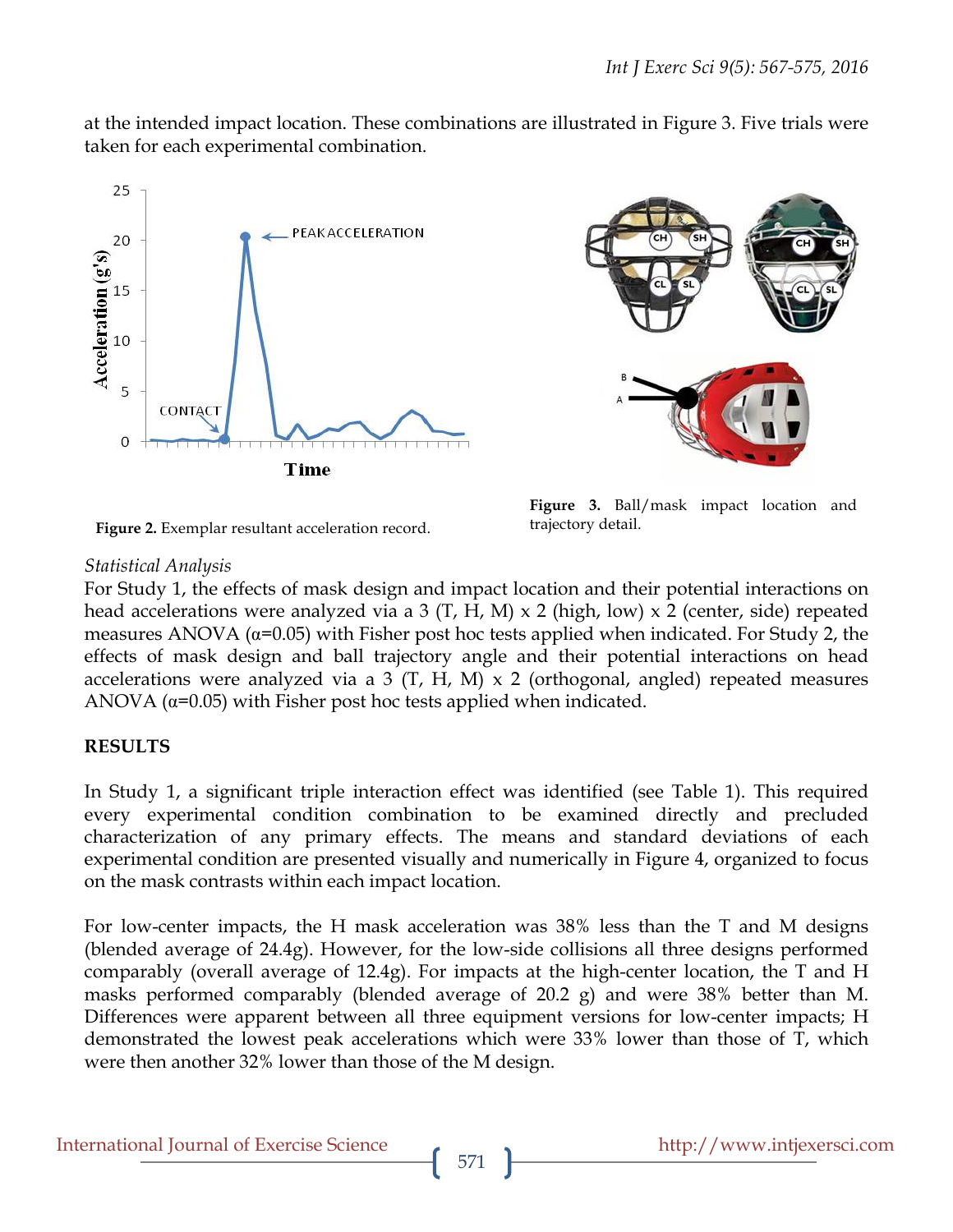For Study 2, there were no significant effects present (see Table 1 for details). The overall mean and standard deviation for peak acceleration was 22.7±0.4g.

| <b>Table 1.</b> The VIII results for black I and black $\epsilon$ . |                                                |             |  |
|---------------------------------------------------------------------|------------------------------------------------|-------------|--|
| Source                                                              | F-Ratio                                        | Probability |  |
|                                                                     | Mask, Vertical and Horizontal Impact Locations |             |  |
| $M \times V \times H$                                               | 8.098                                          | 0.006       |  |
| $M \times V$                                                        | 14.585                                         | 0.001       |  |
| $M \times H$                                                        | 0.062                                          | 0.940       |  |
| $V \times H$                                                        | 8.214                                          | 0.014       |  |
| V                                                                   | 56.544                                         | 0.001       |  |
| Н                                                                   | 34.607                                         | 0.001       |  |
| M                                                                   | 45.813                                         | 0.001       |  |
|                                                                     | Mask and Ball Trajectory Angle                 |             |  |
|                                                                     |                                                |             |  |
| $M \times A$                                                        | 0.590                                          | 0.574       |  |
| M                                                                   | 0.113                                          | 0.892       |  |
| A                                                                   | 1.542                                          | 0.240       |  |

**Table 1**. ANOVA results for Study1 and Study2.

*Note.* The abbreviations M, V, H and A refer to the Mask, Vertical and Horizontal locations and trajectory Angle factors, respectively. Degrees of freedom for the MxVxH and MxT interactions was 2,12. For all other interactions and main effects the degrees of freedom was 1,12.



**Mask Design and Impact Location Conditions** 

Figure 4. Peak accelerations for each combination of mask and impact location factor. Values on bars are mean and standard deviation for that condition. Asterisks indicate post hoc contrast outcomes; if bars have different numbers of asterisks, the differences were significant.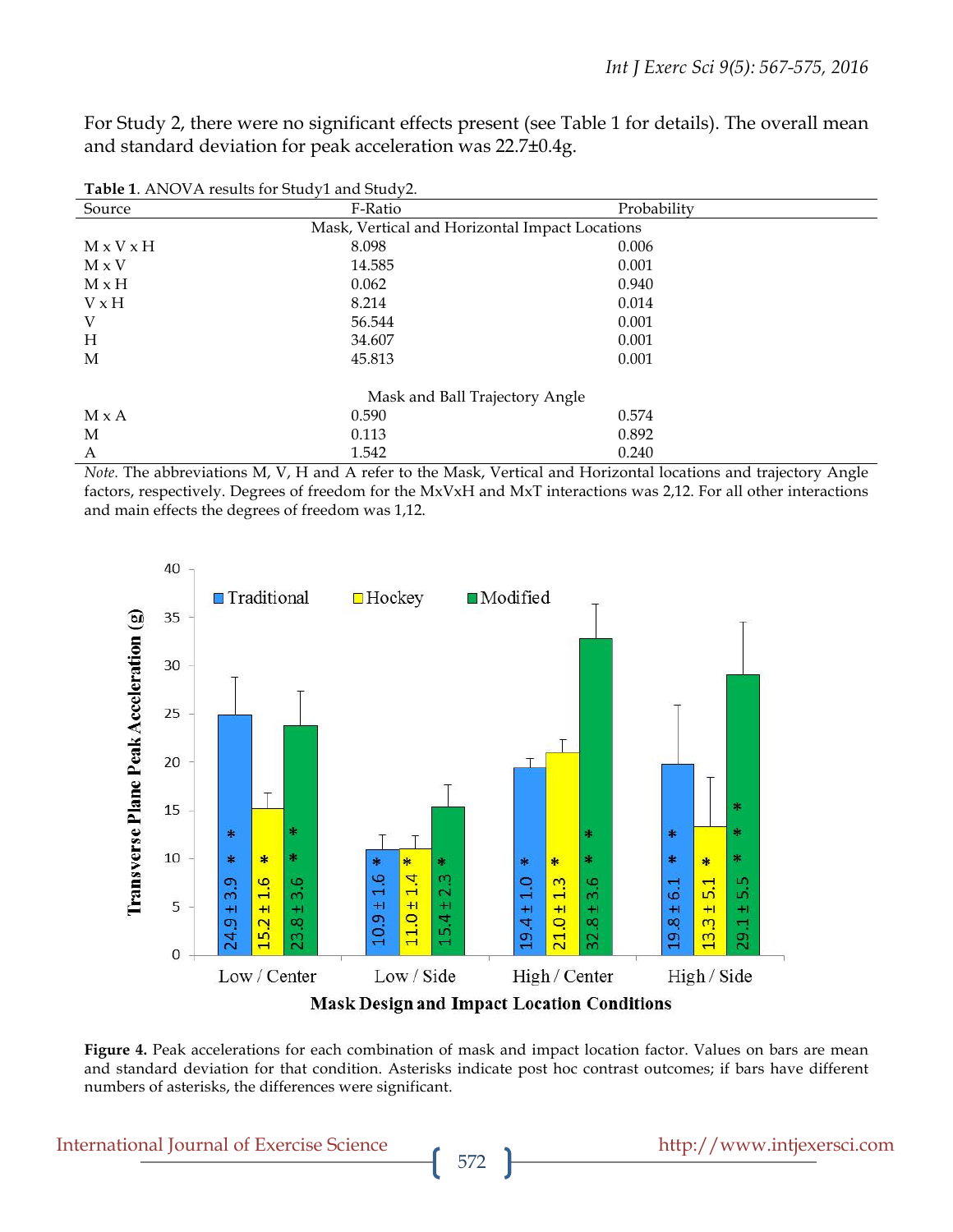## **DISCUSSION**

We acknowledge that the simple head-form built for this project prevents direct comparison with other published reports. However, it did appear that the peak acceleration measures for the center-line impacts in Study 1 were very similar to published values (18) and any significant differences identified in this project can be logically attributed to the performance of the equipment. The additional straps added to the traditional design performed as intended and prevented displacement of the headgear which allowed for a clearer view of the ejection mechanism consequences for the traditional design.

The T and H masks differ in design and appeared to use different protection mechanisms, both of which appeared largely effective. The T mask capitalized on an ejection mechanism that removed energy that could be transferred to the brain as the equipment flew off the head. For the T impacts, we observed that the ball often dropped nearly straight down when the mask was dislodged. The H mask has a more angled shape and we noted that the ball often ricocheted off the H mask with a good amount of speed. This greater deflection of the ball would likely redirect its energy instead of allowing transfer into the head. For the M version, the additional straps prevented ejection and its flatter shape provided less deflection of ball energy, which combined the undesirable qualities of each standard mask. This was shown statistically for all but the low-side condition. Based upon the peak acceleration results in Study 1, it appears that both the T and H masks offer good protection, with the H version performing somewhat better overall when balls collided with the mask travelling orthogonal to the frontal plane.

In game situations, balls very frequently will strike the catcher at an oblique angle, which prompted our Study 2 effort. We identified no significant effects for the ball trajectory angle or design. Both trajectories may have been approximately orthogonal to the mask curvature which may have prevented T's ejection mechanism as well as H's deflection mechanism from operating. If this was the case, impact mediation and ball energy transfer would be influenced only by the mask padding, and since that element is consistent across designs, it would lead to the equivalent performance measures. The construction of the head-form, which allowed for longitudinal axis rotation subsequent to the ball impact, might also have influenced these results.

The peak accelerations measured in the study were well below the levels reported to have a high probability for producing MTBI. This suggests that the currently available catcher's gear functions reasonably well. An alternate explanation is that the ball speed used  $(\sim 64$ mph) was inadequate. This was the maximum setting for the pitching machine and it was placed very close to the head-form, so the loss of speed for an actual pitch (about 10%) by the time it reaches the batter was minimized and represents what a 70mph pitch might produce. While this does not represent adult levels of play, it may be quite relevant for the youth baseball environment which has a larger number of participants. The smaller head mass of youth/children would give rise to greater acceleration values than those measured here and would represent greater risk levels. We also noted that advertising for catcher helmets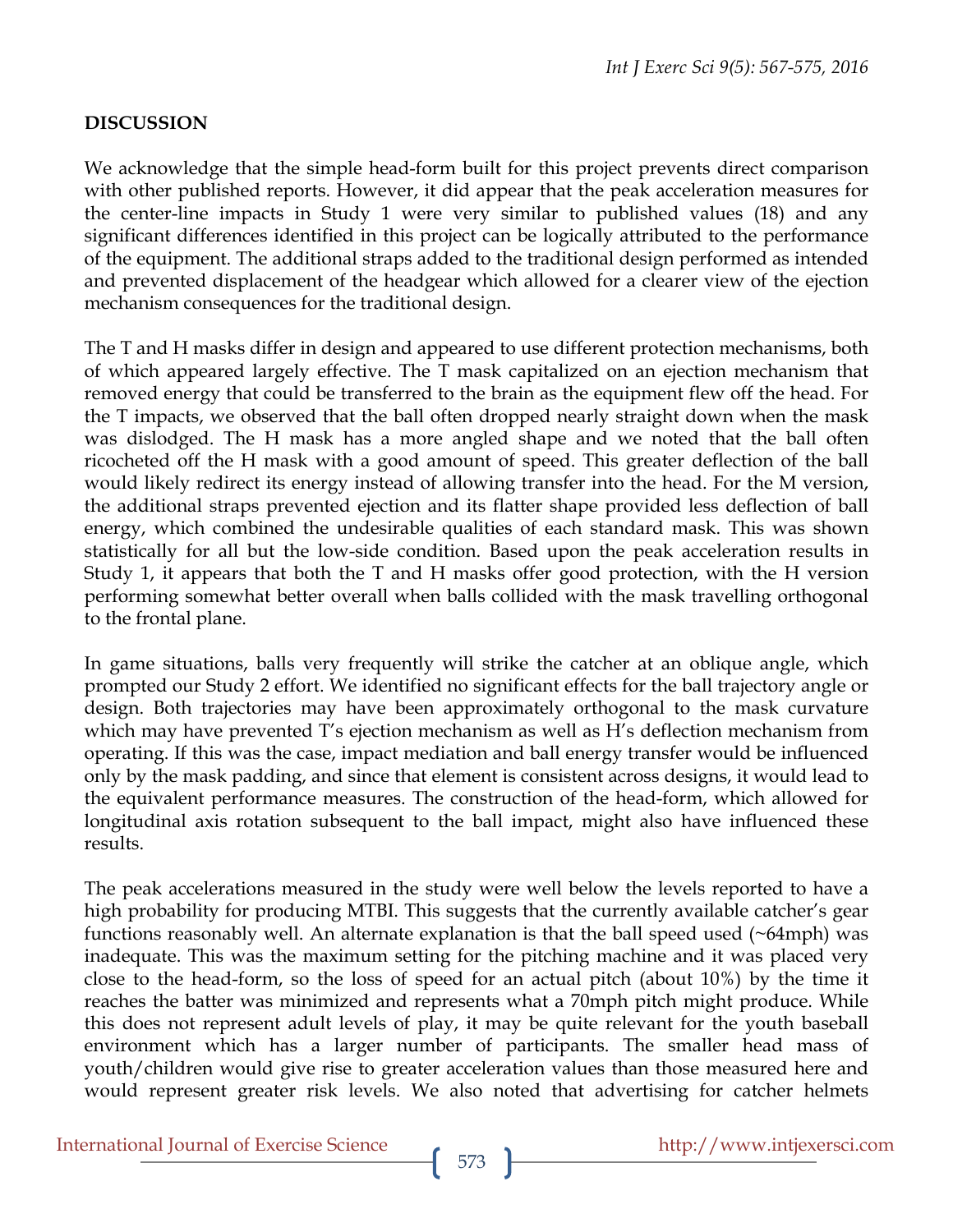frequently emphasize light weight; while this would very likely facilitate playing performance, a heavier helmet would minimize the acceleration resulting from the impact. The H mask (1.29 kg) was approximately 30% more massive than the T mask (0.98 kg) which would necessarily result in smaller accelerations if the head-form was limited to pure linear motion responses as some studies have employed. Given the unique features of our test apparatus, particularly its rotational motion reaction, it would be inappropriate to speculate further about the mass consequences. It is also possible that ball impacts to the helmet, not the face mask, more often lead to MTBI for baseball catchers. Finally, we noticed significant deformations to the facemasks of both designs, which represents another energy absorption mechanism, and highlights the importance of inspecting gear regularly to ensure proper function is preserved.

#### **ACKNOWLEDGEMENTS**

This project was supported by a grant from the Pacific Research Institute for Science and Mathematics (PRISM) program. This report represents the undergraduate thesis work of Mr. Siu and Mr. Okonek conducted at Pacific University supervised by the corresponding author.

#### **REFERENCES**

1. Andrews TK, Rose FD, Johnson, DA. Social and behavioural effects of traumatic brain injury in children. Brain Inj 12(2): 133-138, 1998.

2. Bartsch A, Benzel E, Miele V, Morr D, Prakash, V. Hybrid III anthropomorphic test device (ATD) response to head impacts and potential implications for athletic headgear testing. Accident Anal Prev 48: 285-291, 2012.

3. Beyer JA, Rowson S, Duma SM. Concussions experienced by major league baseball catchers and umpires: field data and experimental baseball impacts. Ann Biomed Eng 40(1): 150-159, 2012.

4. Caswell SV, Deivert RG. Lacrosse helmet designs and the effects of impact forces. J Athl Train 37(2): 164-171, 2002.

5. Daneshvar DH, Nowinski CJ, McKee AC, Cantu RC. The epidemiology of sport-related concussion. Clin J Sports Med 30(1): 1-17, 2011.

6. Gallagher SS, Finison K, Guyer B, Goodenough S. The incidence of injuries among 87,000 Massachusetts children and adolescents: Results of the 1980-81 statewide childhood injury prevention program surveillance system. Am J Pub Health 74(12): 1340-1347, 2003.

7. Gessel LM, Fields SK, Collins CL, Dick RW, Comstock RD. Concussions among United States high school and collegiate athletes. J Athl Train 42(4): 495–503, 2007.

8. Greenwald RM, Gwin JT, Chu JJ, Crisco JJ. Head impact severity measures for evaluating mild traumatic brain injury risk exposure. Neurosurgery 62(4): 789-798, 2008.

9. Guskiewicz KM, Mihalik JP. Biomechanics of sport concussion: Quest for the elusive injury threshold. Exerc Sport Sci Rev 39(1): 4-11, 2011.

10. Iverson GL, Gaetz MR, Collins MW. Cumulative effects of concussion in amateur athletes. Brain Inj 18(5): 433- 443, 2003.